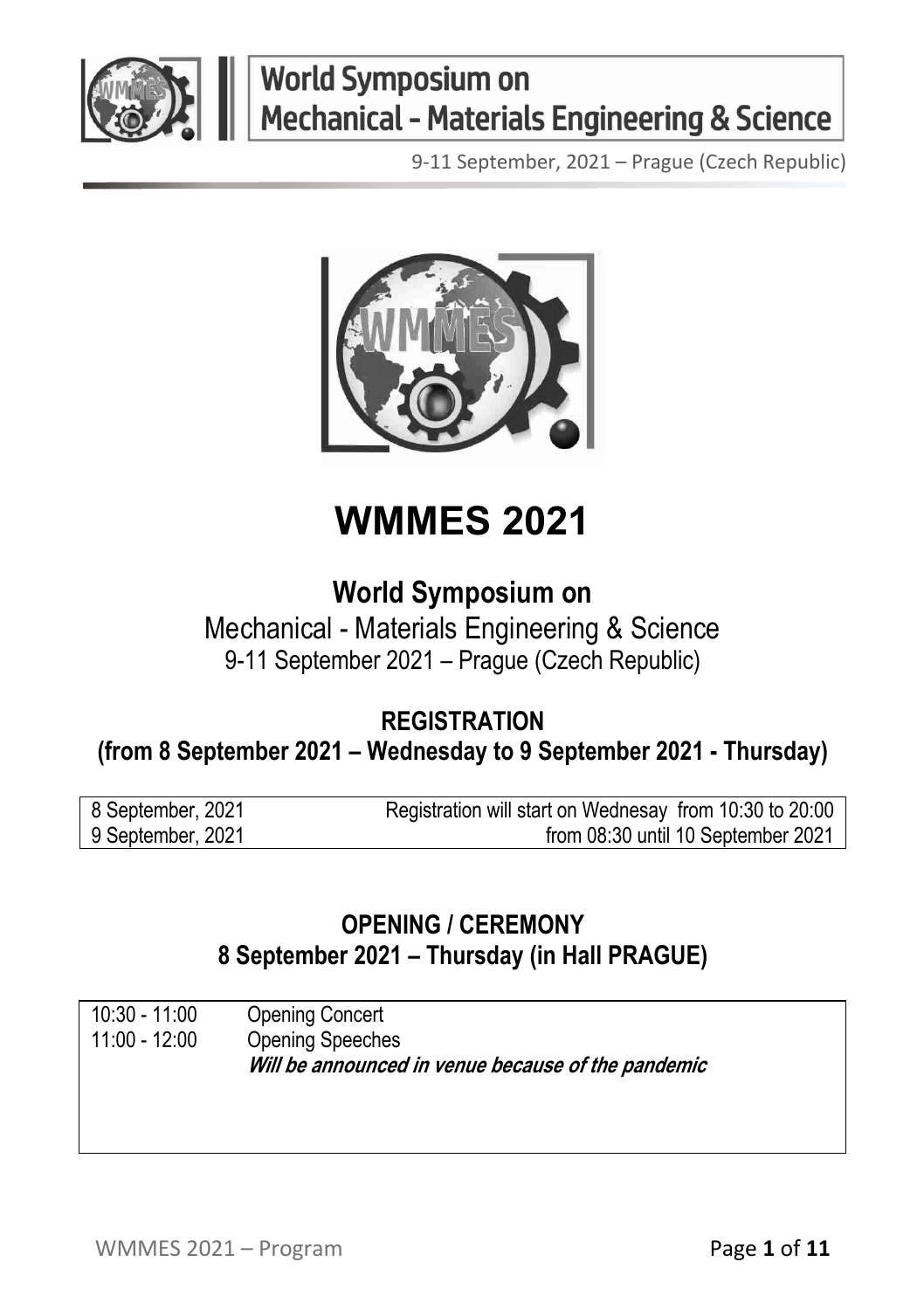

9-11 September, 2021 – Prague (Czech Republic)

### **ORAL PROGRAM 9 September, 2021 – Thursday**

| HALL - PRAGUE EAST | 9 September, 2021 - Afternoon Sessions                                        |
|--------------------|-------------------------------------------------------------------------------|
|                    | SESSION: Mechanical Engineering, Industrial Design and Manufacturing - I      |
|                    | Chairman: Bernhard Heiden - Carinthia University of Applied Sciences, Austria |
|                    | Marian Marschalko - Ostrava Technical University, Czech Republic              |
| $13:00 - 13:15$    | INCREASING THE RELIABILITY OF FMEA EVALUATION BY                              |
|                    | MODIFYING RATING SCALES AND APPLYING PAIRWISE                                 |
|                    | <b>COMPARISON METHOD</b>                                                      |
|                    | Speaker: Edina Kulcsár - University of Pannonia, Hungary                      |
| $13:15 - 13:30$    | INFLUENCE OF OPERATING PARAMETERS ON THE                                      |
|                    | PERFORMANCE OF A SOLAR ADSORPTION REFRIGERATION                               |
|                    | <b>MACHINE</b>                                                                |
|                    | Speaker: Adenane Ghrici - University of Tlemcen, Algeria                      |
| $13:30 - 13:45$    | EVALUATING COORDINATED COOPERATIVE CONTROL OF THREE                           |
|                    | ACTIVE CAR SYSTEMS USING FUZZY-LOGIC                                          |
|                    | Speaker: Vase Jordanoska - University "Ss. Cyril and Methodius",              |
|                    | Republic of Macedonia                                                         |
| $13:45 - 14:00$    | THE INFLUENCE OF THE IMPACT ON THE DYNAMIC RESPONSE OF                        |
|                    | THE DRIVE MECHANISM OF AN INTERNAL COMBUSTION ENGINE                          |
|                    | Speaker: Andra Constantin - University of Craiova, Romania                    |
| $14:00 - 14:15$    | DESIGN AND NUMERICAL CHARACTERIZATION OF A HUMAN                              |
|                    | <b>ANKLE PROSTHESIS</b>                                                       |
|                    | Speaker: Copilusi Cristian - University of Craiova, Romania                   |
| $14:15 - 14:30$    | EXPERIMENTAL APPROACHES REGARDING A CHILDREN WALKING                          |
|                    | <b>REHABILITATION TEST BED</b>                                                |
|                    | Speaker: Copilusi Cristian - University of Craiova, Romania                   |
| $14:30 - 15:00$    | <b>Coffee Break</b>                                                           |
|                    | SESSION: Mechanical Engineering, Industrial Design and Manufacturing - II     |
|                    | Chairman: Copilusi Cristian - University of Craiova, Romania                  |
| $15:00 - 15:15$    | FACTORS AFFECTING THE IMPLEMENTATION OF INFORMATION                           |
|                    | SYSTEMS IN MANUFACTURING INDUSTRY                                             |
|                    | Speaker: Paraskevi Kapetanopoulou - Aristotle University of Thessaloniki,     |
|                    | Greece                                                                        |
| $15:15 - 15:30$    | IMPROVEMENT OF LOW TEMPERATURE IMPACT TOUGHNESS                               |
|                    | THROUGH FLUX MODIFICATION FOR SUBMERGED ARC WELDED                            |
|                    | LOW CARBON STEEL E350 PLATES                                                  |
|                    | Speaker: Lucky Saklani - SLIET Longowal, India                                |
| $15:30 - 15:45$    | ATTRIBUTES RELEVANT FOR SUSTAINABLE ADDITIVE                                  |
|                    | MANUFACTURING - MATERIAL DRIVEN APPROACH                                      |
|                    | Speaker: Daniela Mladenovska - Mother Teresa University, Republic of          |
|                    | Macedonia                                                                     |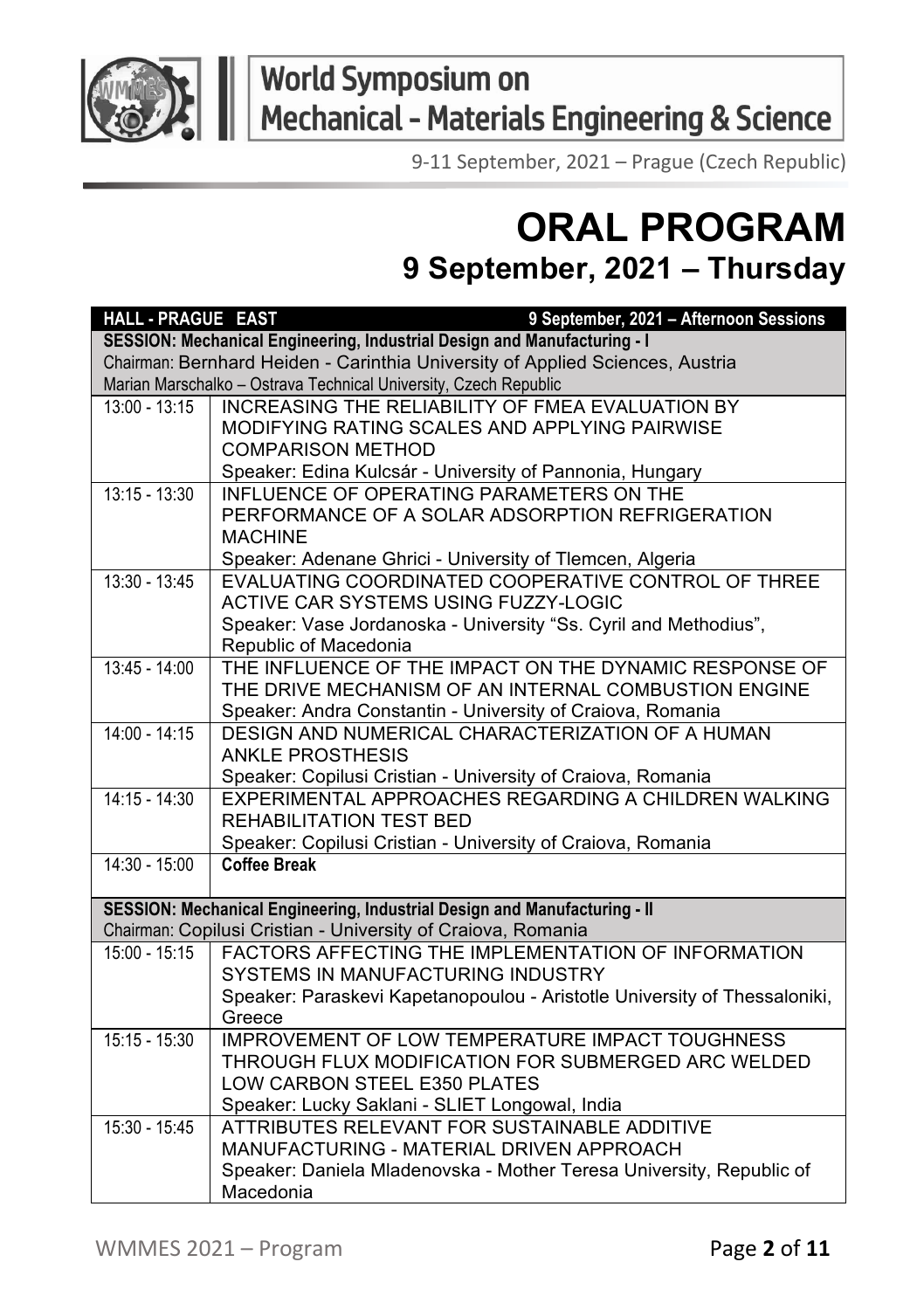

| $15:45 - 16:00$ | WHEELCHAIR CLIMBING CONSTRUCTION FOR INDUSTRIAL<br>LOGISTICAL APPLICATIONS |
|-----------------|----------------------------------------------------------------------------|
|                 | Speaker: Bernhard Heiden - Carinthia University of Applied Sciences,       |
|                 | Austria                                                                    |
| $16:00 - 16:15$ | THE INCORPORATION AND USE OF METAMATERIALS IN                              |
|                 | <b>EVERYDAY OBJECTS</b>                                                    |
|                 | Speaker: Delia Alexandra Prisecaru - University Politechnic of Bucharest,  |
|                 | Romania                                                                    |
| $16:15 - 16:30$ | LOOSE MATERIAL FILLING IN THE LOADING TROUGH PROFILE OF                    |
|                 | THE BELT CONVEYOR                                                          |
|                 | Speaker: Leopold Hrabovský - VSB Technical University of Ostrava,          |
|                 | <b>Czech Republic</b>                                                      |
| $16:30 - 16:45$ | MECHANICAL FRICTION RETAINERS USED FOR BRAKING AND                         |
|                 | I OCKING PALLETS IN PLACE                                                  |
|                 | Speaker: Leopold Hrabovský - VSB - Technical University of Ostrava,        |
|                 | <b>Czech Republic</b>                                                      |
| $16:45 - 17:00$ | VERSATILE HARDWARE TO ANALYZE THE PERFORMANCE OF A                         |
|                 | NONLINEAR CONTROLLER                                                       |
|                 | Speaker: Deyka Garcia - Universidad Tecnológica de Panamá, República       |
|                 | de Panamá                                                                  |
| $17:00 - 17:15$ | PROCESS OF ADDITIVELY MANUFACTURING AN INDEXABLE                           |
|                 | <b>INSERT</b>                                                              |
|                 | Speaker: Jindřich Sýkora - University of West Bohemia, Czech Republic      |
| $17:15 - 17:30$ | INVESTIGATION OF THE INFLUENCE OF THE AIRFLOW AROUND A                     |
|                 | <b>GRINDING WHEEL ON THE COOLANT SUPPLY</b>                                |
|                 | Speaker: Roman Stabauer - University of Applied Sciences RFH-              |
|                 | Cologne, Germany                                                           |
|                 | <b>END OF ORAL SESSIONS</b>                                                |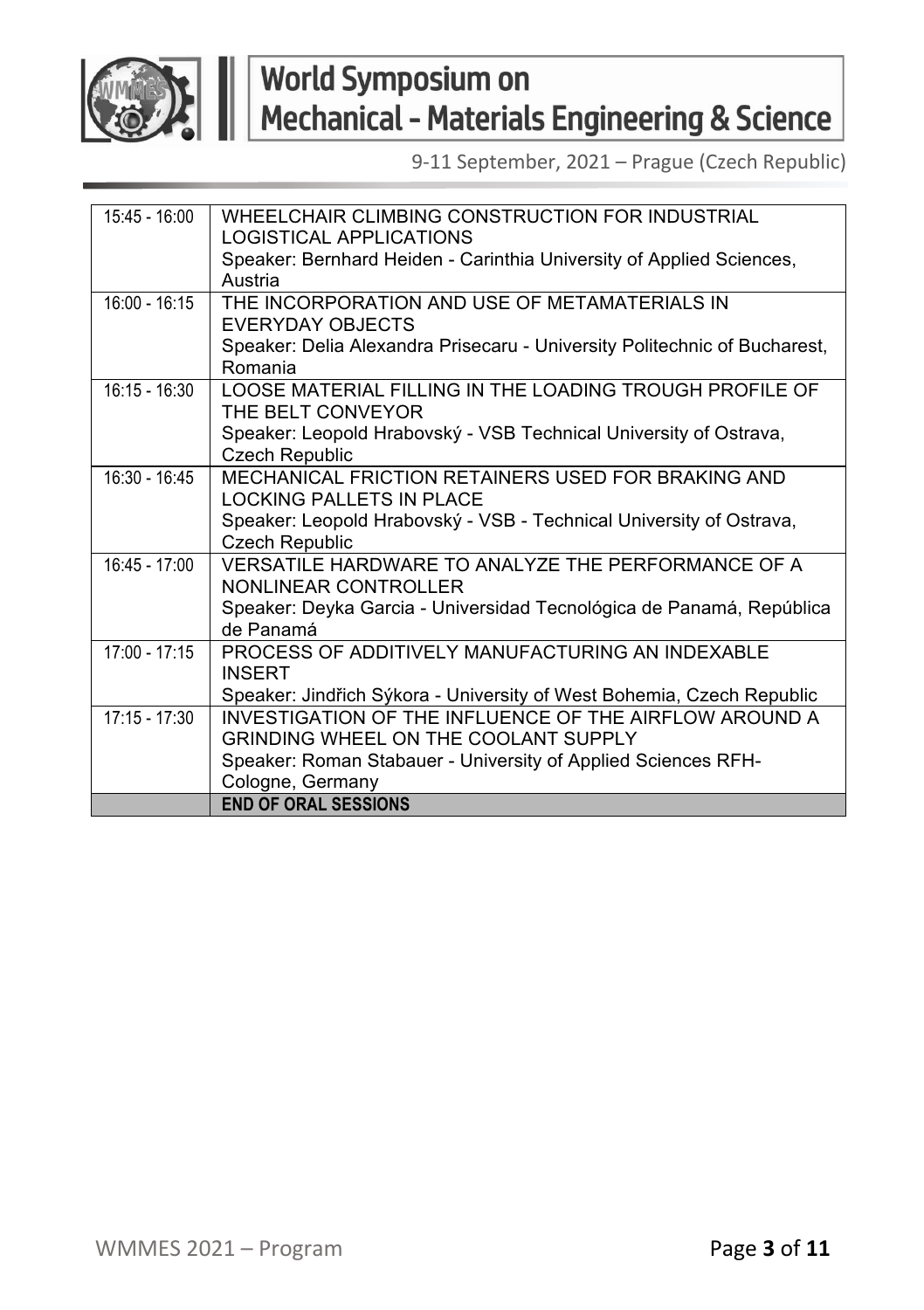

| SESSION: Computational Mechanical - Materials Engineering & Science - I |                                                                                                                           |
|-------------------------------------------------------------------------|---------------------------------------------------------------------------------------------------------------------------|
|                                                                         | Chairman: Marian Drusa - Zilina University, Slovakia                                                                      |
| $13:00 - 13:15$                                                         | A NEW NUMERICAL FRAMEWORK FOR THE FULL FIELD                                                                              |
|                                                                         | MODELLING OF DYNAMIC RECRYSTALLIZATION IN CPFEM                                                                           |
|                                                                         | CONTEXT APPLIED TO MODEL 304L STEEL                                                                                       |
|                                                                         | Speaker: David Alejandro Ruiz Sarrazola - MINES ParisTech, PSL -                                                          |
|                                                                         | Research University, France                                                                                               |
| $13:15 - 13:30$                                                         | DYNAMIC ANALYSIS OF A TANK VEHICLE TRANSPORTING                                                                           |
|                                                                         | <b>FLAMMABLE LIQUIDS</b>                                                                                                  |
|                                                                         | Speaker: Clio Vossou - National Technical University, Greece                                                              |
| $13:30 - 13:45$                                                         | EXPERIMENTAL CALIBRATION METHODOLOGY FOR NUMERICAL                                                                        |
|                                                                         | PARAMETERS IN A DEM SOFTWARE BASED IN GRANULAR                                                                            |
|                                                                         | <b>MATERIAL STATIC TESTS</b>                                                                                              |
|                                                                         | Speaker: Rodrigo Estay Huidobro - Federico Santa María Technical                                                          |
|                                                                         | University, Chile                                                                                                         |
| 13:45 - 14:00                                                           | DYNAMIC SIMULATION ANALYSIS OF A MOTORCYCLE<br>SUSPENSION SYSTEM - ASSESSMENT OF COMFORT                                  |
|                                                                         |                                                                                                                           |
| $14:00 - 14:15$                                                         | Speaker: Stefan Segla - Technical University of Kosice, Slovakia<br>MODELING OF THIN SHEET FORMING PROCESSES BY COMBINING |
|                                                                         | SOLID-SHELL FINITE ELEMENT WITH NON-QUADRATIC                                                                             |
|                                                                         | ANISOTROPIC PLASTICTY MODELS APPLICATION TO MAGNETIC                                                                      |
|                                                                         | PULSE FORMING PROCESSES                                                                                                   |
|                                                                         | Speaker: Mohamed Mahmoud - PSL - Research University,                                                                     |
|                                                                         | Computational Solid Mechanics Research Group, France                                                                      |
| $14:15 - 14:30$                                                         | PRODUCTION AND CHARACTERIZATION OF ANIMAL WASTE                                                                           |
|                                                                         | REINFORCED COMPOSITE MATERIALS BY POWDER METALLURGY                                                                       |
|                                                                         | Speaker: Ahmet Yonetken - Afyon Kocatepe University, Turkey                                                               |
| $14:30 - 15:00$                                                         | Coffee Break                                                                                                              |
|                                                                         |                                                                                                                           |
|                                                                         | SESSION: Computational Mechanical - Materials Engineering & Science - II                                                  |
|                                                                         | Chairman: István Gábor Gyurika - University of Pannonia, Hungary                                                          |
| $15:00 - 15:15$                                                         | IN-PLANE-STRESS PREDICTION BASED ON A NEURAL NETWORK                                                                      |
|                                                                         | <b>WITH RVE SIMULATIONS</b>                                                                                               |
|                                                                         | Speaker: Shuang Zhou - RWTH Aachen University, Germany                                                                    |
| $15:15 - 15:30$                                                         | ADVANCED CALCULATION OF THE DEFLECTION OF WORM                                                                            |
|                                                                         | SHAFTS WITH FEM                                                                                                           |
|                                                                         | Speaker: Johannes Gründer - Technische Hochschule Nürnberg Georg                                                          |
|                                                                         | Simon Ohm, Germany                                                                                                        |
| 15:30 - 15:45                                                           | VALIDATION OF THE TIME DOMAIN BOUNDARY ELEMENT METHOD                                                                     |
|                                                                         | IN ACOUSTICS REGARDING FLEXIBLE MULTIBODY SIMULATIONS                                                                     |
|                                                                         | AND ACOUSTIC MEASUREMENTS                                                                                                 |
|                                                                         | Speaker: Schneider Simon - University of Applied Sciences of Ulm,                                                         |
|                                                                         | Germany                                                                                                                   |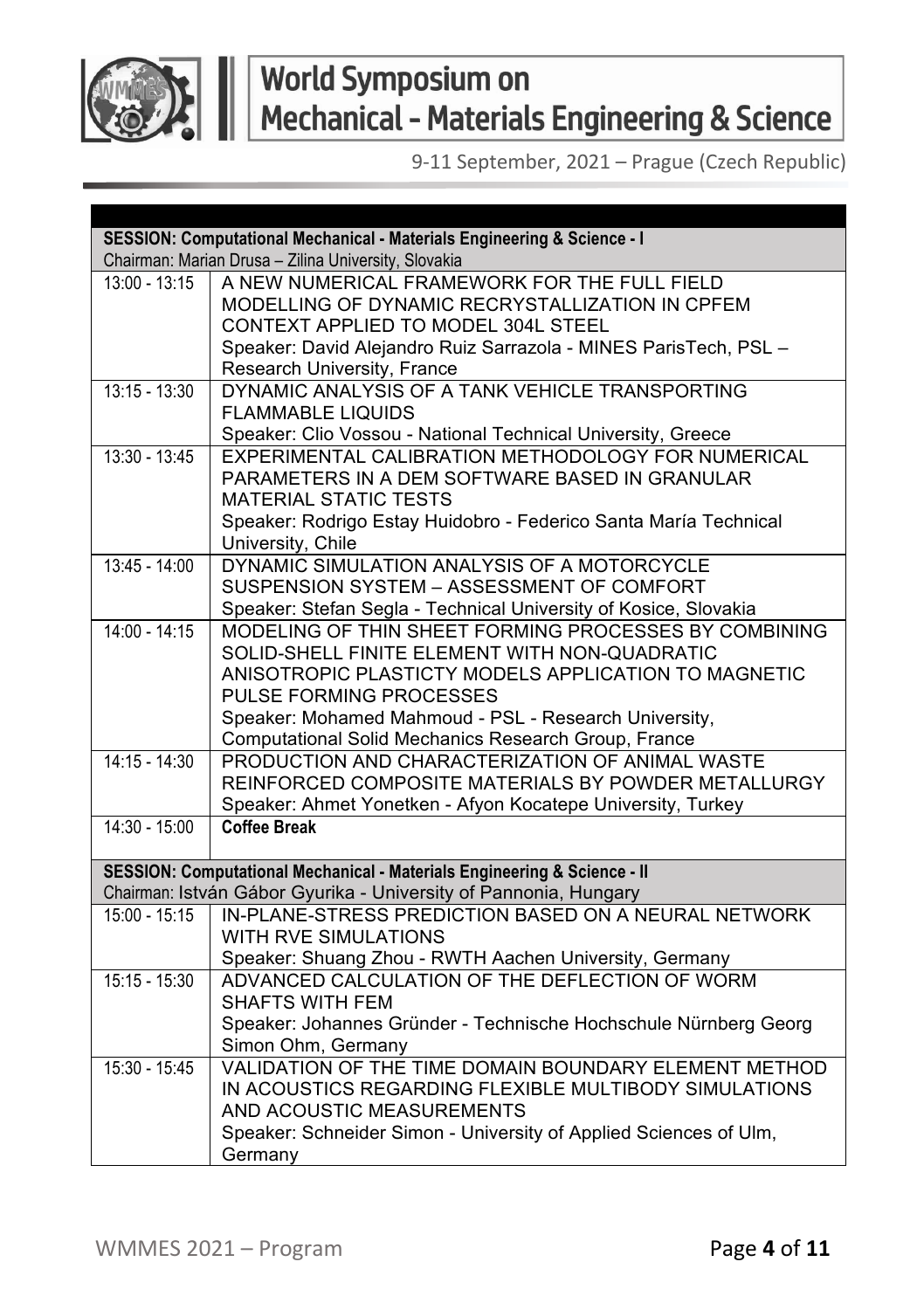

| 15:45 - 16:00   | INFLUENCE OF RADIATION DAMAGE ON THE FRACTURE                         |
|-----------------|-----------------------------------------------------------------------|
|                 | TOUGHNESS OF ALUMINUM ALLOYS - COMPUTATIONAL                          |
|                 | METHODS ON THE AA6061-T6                                              |
|                 | Speaker: Mohamed Shokeir - Université Paris Salay, France             |
| $16:00 - 16:15$ | <b>QUANTITATIVE PHASE-FIELD MODELING OF CRACK</b>                     |
|                 | PROPAGATION IN MULTI-PHASE BRITTLE MATERIALS                          |
|                 | Speaker: Arezoo Emdadi - Missouri University of Science and           |
|                 | Technology, USA                                                       |
| $16:15 - 16:30$ | NUMERICAL CHARACTERISTICS OF PLASMA ARC WELDING IN SIC-               |
|                 | ZrB2 CERAMICS USING A MULTI-SCALE/MULTI-PHYSICS PHASE-                |
|                 | <b>FIELD MODEL</b>                                                    |
|                 | Speaker: Arezoo Emdadi - Missouri University of Science and           |
|                 | Technology, USA                                                       |
| $16:30 - 16:45$ | CHALLENGES IN DEVELOPING OF 3D NONLINEAR VISCOELASTIC                 |
|                 | <b>MODELS</b>                                                         |
|                 | Speaker: Liva Pupure - Riga Technical University, Latvia              |
|                 | SESSION: Materials Science and Engineering - I                        |
|                 | Chairman: Luís Mesquita - Instituto Politécnico de Bragança, Portugal |
| $16:45 - 17:00$ | BEHAVIOUR OF CELLULAR BEAMS AT ELEVATED TEMPERATURES                  |
|                 | Speaker: Luís Mesquita - Instituto Politécnico de Bragança, Portugal  |
| $17:00 - 17:15$ | DETERMINATION OF RESEARCH GUIDELINES AND ESTABLISHING                 |
|                 | OF A TEST FRAMEWORK FOR THE DEVELOPMENT OF NEW CVD                    |
|                 | COATING FORMULATIONS AND NEW APPROACH COATING                         |
|                 | <b>EQUIPMENT</b>                                                      |
|                 | Speaker: István Gábor Gyurika - University of Pannonia, Hungary       |
| $17:15 - 17:30$ | FIRE PERFORMANCE OF WOOD AND WOOD-BASED PANELS                        |
|                 | TOWARDS THE DEVELOPMENT OF WOOD FIRE DOORS                            |
|                 | Speaker: Luís Mesquita - Instituto Politécnico de Bragança, Portugal  |
| $17:30 - 17:45$ | WEAR BEHAVIOUR OF AUSTEMPERED, DUCTILE IRON                           |
|                 | MICROALLOYED WITH BORON UNDER DIFFERENT CONTACT LOAD                  |
|                 | BY DRY SLIDING WEAR CONDITIONS                                        |
|                 | Speaker: Mikheil Chikhradze - F. Tavadze Metallurgy and Materials     |
|                 | Science Institute, Georgia                                            |
|                 | <b>END OF ORAL SESSIONS</b>                                           |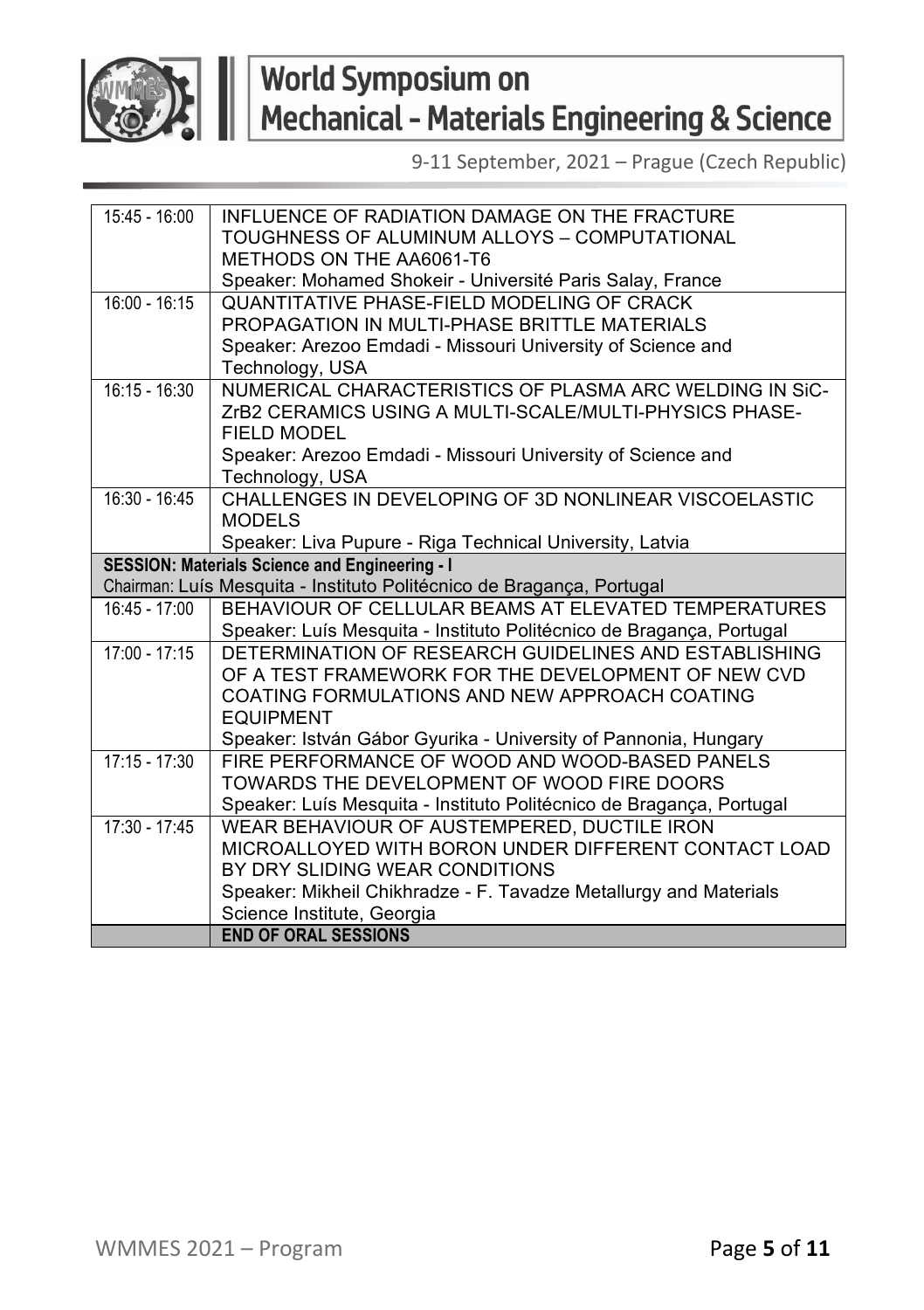

9-11 September, 2021 – Prague (Czech Republic)

### **10 September, 2021 – Friday**

| SESSION: Mechanical Engineering, Industrial Design and Manufacturing - III  |                                                                                                                   |
|-----------------------------------------------------------------------------|-------------------------------------------------------------------------------------------------------------------|
| Chairmen: Kazimierz Drozd - Lublin University of Technology, Lublin, Poland |                                                                                                                   |
|                                                                             | Petr Král - Czech Academy of Sciences, Czech Republic                                                             |
| $08:45 - 09:00$                                                             | ESTIMATION OF DYSPEPTIC MECHANICAL ENERGY IN                                                                      |
|                                                                             | POLYLACTIDE SAMPLES MADE BY 3D PRINTING BY INCREASING                                                             |
|                                                                             | <b>DEGREE OF FILLING</b>                                                                                          |
|                                                                             | Speaker: Anna Gaweł - Cracow University of Technology, Poland                                                     |
| $09:00 - 09:15$                                                             | ON THE APPROPRIATE PREPARATION AND REALIZATION OF                                                                 |
|                                                                             | PRODUCTION PROCESS QUALITY ATTRIBUTE MEASUREMENT                                                                  |
|                                                                             | Speaker: Eliška Cézová - Czech Technical University in Prague, Czech                                              |
|                                                                             | Republic                                                                                                          |
| 09:15 - 09:30                                                               | WATER HAMMER EXPERIMENTAL AND NUMERICAL                                                                           |
|                                                                             | <b>INVESTIGATION IN LABORATORY PIPELINE APPARATUS</b>                                                             |
|                                                                             | Speaker: Viktor Iliev - Ss. Cyril and Methodius" University in Skopje, R.                                         |
|                                                                             | North Macedonia                                                                                                   |
| $09:30 - 09:45$                                                             | DISCRETE ELEMENT SIMULATION OF DRY SNOW USING THE                                                                 |
|                                                                             | DEVELOPED ANALYTIC BOND MODEL                                                                                     |
|                                                                             | Speaker: Hassan Bahaloo - Lula University of Technology, Sweden                                                   |
| $09:45 - 10:00$                                                             | KINEMATIC ANALYSIS OF A HYPER-REDUNDANT ROBOT WITH                                                                |
|                                                                             | APPLICATION IN VERTICAL FARMING                                                                                   |
| $10:00 - 10:15$                                                             | Speaker: Ciprian Rad - Technical University of Cluj-Napoca<br>TENSILE STRENGTH AND DIMENSIONAL VARIANCES IN PARTS |
|                                                                             | MANUFACTURED BY SLA 3D PRINTING                                                                                   |
|                                                                             | Speaker: Ognen Tuteski - Ss Cyril and Methodius University, Republic of                                           |
|                                                                             | North Macedonia                                                                                                   |
| $10:15 - 10:30$                                                             | ANALYSIS OF LONGITUDINAL BEAM DAMAGE OF CONTAINER                                                                 |
|                                                                             | CHASSIS SEMI-TRAILER USING FINITE ELEMENT METHOD - CASE                                                           |
|                                                                             | <b>STUDY</b>                                                                                                      |
|                                                                             | Speaker: Kazimierz Drozd - Lublin University of Technology, Lublin,                                               |
|                                                                             | Poland                                                                                                            |
| $10:30 - 11:00$                                                             | <b>Coffee Break</b>                                                                                               |
|                                                                             | SESSION: SS- Mechanical Properties in Progressive Mechanically Processed Metallic Materials                       |
|                                                                             | Convener: Assoc.Prof.Dr. Radim Kocich - VŠBU Technical University of Ostrava, Czech Republic                      |
|                                                                             | Chairmen: Assoc.Prof.Dr. Radim Kocich - VŠBU Technical University of Ostrava, Czech Republic                      |
| $11:00 - 11:15$                                                             | STRESS-STRAIN DISTRIBUTION WITHIN ROTARY SWAGED                                                                   |
|                                                                             | <b>TUNGSTEN HEAVY ALLOY</b>                                                                                       |
|                                                                             | Speaker: Ludmila Krátká - VŠB-Technical University of Ostrava, Czech                                              |
|                                                                             | Republic                                                                                                          |
| $11:15 - 11:30$                                                             | RESIDUAL STRESS DISTRIBUTION IN COPPER-ALUMINIUM CLAD                                                             |
|                                                                             | COMPOSITE FABRICATED BY ROTARY SWAGING                                                                            |
|                                                                             | Speaker: Pavel Strunz - Nuclear Physics Institute, Czech Republic                                                 |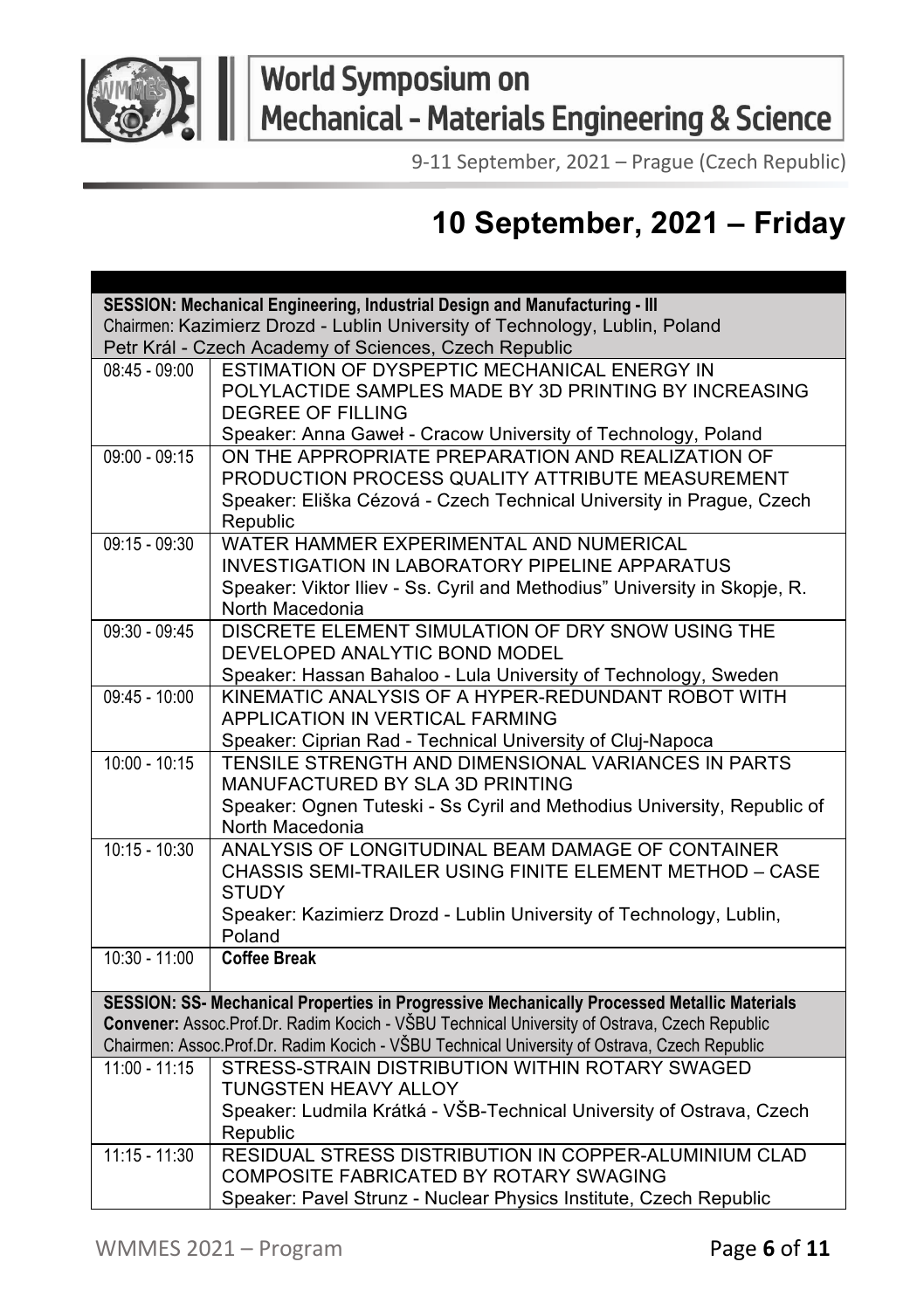

| $11:30 - 11:45$ | EFFECT OF RESIDUAL STRESS ON CRACKING OF HOT DIE-                    |
|-----------------|----------------------------------------------------------------------|
|                 | <b>FORGED BRASS FITTINGS</b>                                         |
|                 | Speaker: Lenka Kuncicka - VSB-Technical University of Ostrava, Czech |
|                 | Republic                                                             |
| $11:45 - 12:00$ | CORRELATION OF TEXTURE AND RESIDUAL STRESS IN TWIST                  |
|                 | CHANNEL ANGULAR PRESSED LAMINATED AL/CU COMPOSITES                   |
|                 | Speaker: Radim Kocich - VSB-Technical University of Ostrava, Czech   |
|                 | Republic                                                             |
| $12:00 - 12:15$ | <b>INFLUENCE OF ROTARY SWAGING ON CREEP BEHAVIOUR OF P92</b>         |
|                 | <b>STEEL</b>                                                         |
|                 | Speaker: Petr Král - Czech Academy of Sciences, Czech Republic       |
|                 | <b>LUNCH BREAK</b>                                                   |
|                 |                                                                      |

| <b>SESSION: Energy</b> |                                                                            |
|------------------------|----------------------------------------------------------------------------|
|                        | Chairman: Nihad Dukhan - University of Detroit Mercy, USA                  |
| $13:00 - 13:15$        | EXPERIMENTAL ANALYSIS OF PIEZO-ELECTRIC ENERGY                             |
|                        | <b>HARVESTING TILES</b>                                                    |
|                        | Speaker: Anthony Ademola Adeyanju - University of West Indies, Trinidad    |
|                        | and Tobago                                                                 |
| $13:15 - 13:30$        | DEFINING PONDER INDICATORS FOR ACHIEVING ENERGY                            |
|                        | EFFICIENCY OF A PUMP STATION WITH CASCADE PUMP                             |
|                        | ARRANGEMENT                                                                |
|                        | Speaker: Marija Lazarevikj - "Ss. Cyril and Methodius" University in       |
|                        | Skopje, R. North Macedonia                                                 |
| $13:30 - 13:45$        | DETERMINATION OF THE AERODYNAMIC FORCES ACTING ON A                        |
|                        | SINGLE AIRFOIL BASED ON EXPERIMENTAL MEASUREMENTS                          |
|                        | Speaker: Marija Lazarevikj - "Ss. Cyril and Methodius" University in       |
|                        | Skopje, R. North Macedonia                                                 |
| $13:45 - 14:00$        | AN APPROACH TOWARDS GUIDE VANES OPTIMIZATION FOR                           |
|                        | <b>VARIABLE SPEED FRANCIS TURBINES</b>                                     |
|                        | Speaker: Filip Stojkovski - Ss. Cyril and Methodius" University in Skopje, |
|                        | Republic of North Macedonia                                                |
| $14:00 - 14:15$        | IMPROVEMENT OF EXTRAPOLATED HUB-HEIGHT WIND DATA                           |
|                        | USING CONTINUOUS WAVE LIDAR MEASUREMENT                                    |
|                        | Speaker: Maduako Emmanuel Okorie - Namibia University of Science           |
|                        | and Technology (NUST), Namibia                                             |
| $14:15 - 14:30$        | A COOLING DEIGN FOR AN END CELL IN FUEL-CELL STACK USING                   |
|                        | FORCED AIR FLOW IN METAL FOAM: MODELING AND EXPERIMENT                     |
|                        | Speaker: Nihad Dukhan - University of Detroit Mercy, USA                   |
| $14:30 - 15:00$        | <b>Coffee Break</b>                                                        |
|                        |                                                                            |
|                        |                                                                            |
|                        |                                                                            |
|                        |                                                                            |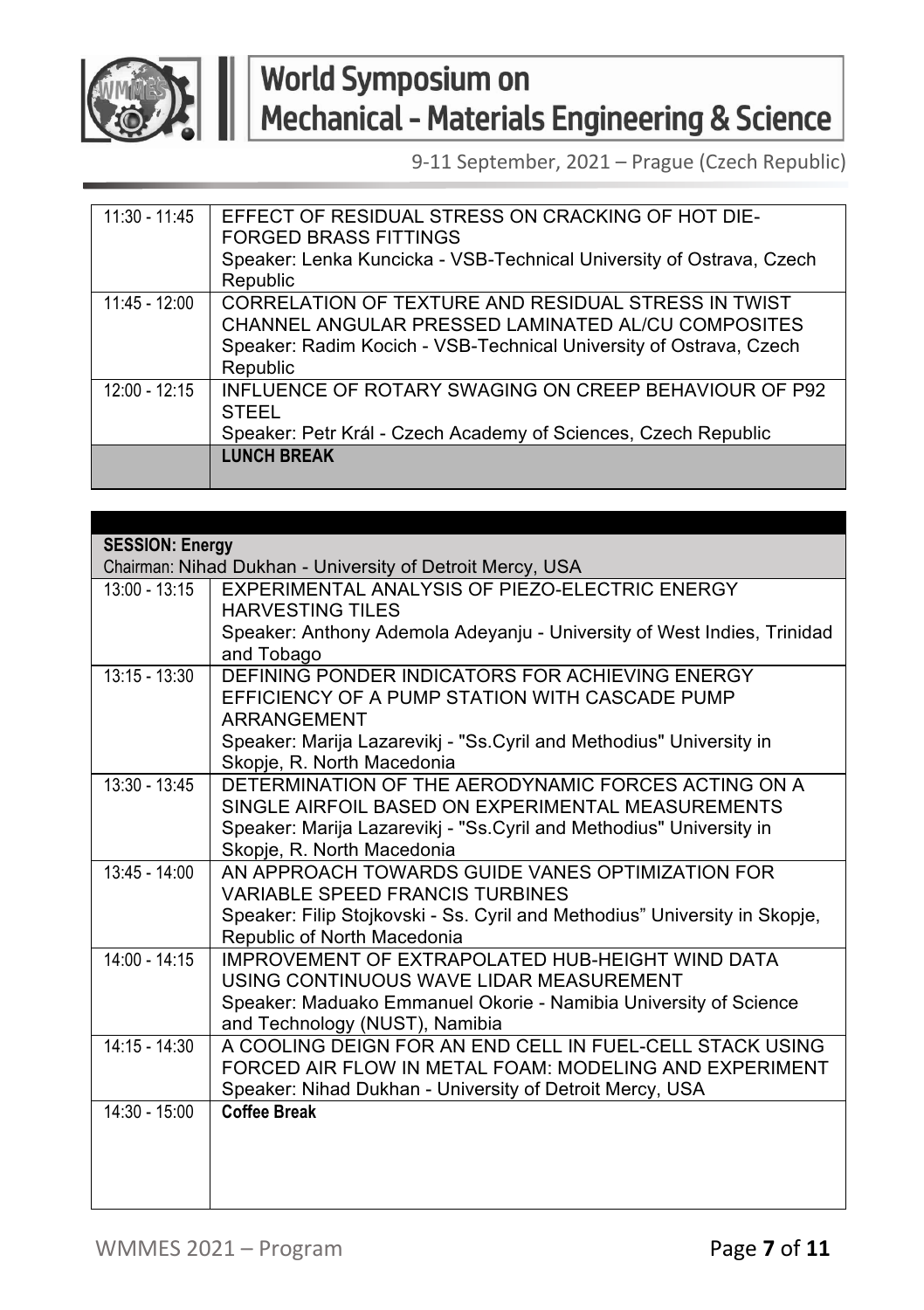

|                 | <b>SESSION: Materials Science and Engineering - II</b>              |  |
|-----------------|---------------------------------------------------------------------|--|
|                 | Chairman: Dietrich Voswinkel - Paderborn University, Germany        |  |
|                 | Franco Concli - Free University of Bolzano, Italy                   |  |
| $15:00 - 15:15$ | MOLECULAR DYNAMICS INVESTIGATION ON THE EFFECT OF                   |  |
|                 | MWCNTS ON THERMO-MECHANICAL PROPERTIES OF                           |  |
|                 | AMORPHOUS CELLULOSE REINFORCED WITH SILICON CARBIDE                 |  |
|                 | <b>NANOTUBES (Video Presentation)</b>                               |  |
|                 | Speaker: Ahmad Y. Al-Maharma - RWTH Aachen University, Germany      |  |
| $15:15 - 15:30$ | IMPROVING THE ACCURACY OF DEEP-DRAWN FIBER-METAL                    |  |
|                 | LAMINATE PARTS BY PRELIMINIARY SURFACE TREATMENT                    |  |
|                 | Speaker: Dietrich Voswinkel - Paderborn University, Germany         |  |
| $15:30 - 15:45$ | 17-4 PH SS MANUFACTURED VIA SELECTIVE LASER MELTING:                |  |
|                 | LOW-CYCLE-FATIGUE PROPERTIES                                        |  |
|                 | Speaker: Franco Concli - Free University of Bolzano, Italy          |  |
| 15:45 - 16:00   | 17-4 PH SS MANUFACTURED VIA SELECTIVE LASER MELTING:                |  |
|                 | HIGH CYCLE FATIGUE PROPERTIES                                       |  |
|                 | Speaker: Franco Concli - Free University of Bolzano, Italy          |  |
| $16:00 - 16:15$ | FEM MODELING OF TOOL WEAR IN HARD TURNING OPERATIONS                |  |
|                 | Speaker: Franco Concli - Free University of Bolzano, Italy          |  |
| $16:15 - 16:30$ | DEVELOPMENT OF THERMOMECHANICAL PROCESSING OF FULLY                 |  |
|                 | FERRITIC LAVES PHASE STRENGTHENED STAINLESS STEELS                  |  |
|                 | Speaker: Jana Pöpperlová - RWTH Aachen University, Germany          |  |
| $16:30 - 16:45$ | A COMPARISON BETWEEN THEORETICAL AND EXPERIMENTAL                   |  |
|                 | DATA OF THERMO-PHYSICAL PROPERTIES OF JATROPHA OIL AND              |  |
|                 | <b>IRON NANOPARTICLES</b>                                           |  |
|                 | Speaker: Veikko Shalimba - Namibia University of Science and        |  |
|                 | Technology, Namibia                                                 |  |
| $16:45 - 17:00$ | MECHANICAL BEHAVIOUR OF 4D PRINTED COMPONENTS                       |  |
|                 | FABRICATED BY BINDER JET ADDITIVE MANUFACTURING FROM                |  |
|                 | SHAPE MEMORY ALLOY POWDERS                                          |  |
|                 | Speaker: Constantin V Solomon - Youngstown State University, USA    |  |
| 17:00 - 17:15   | EFFECT OF NOBLE METAL (M=Ag, Au) DOPING CONCENTRATION               |  |
|                 | ON MECHANICAL AND BIOMEDICAL PROPERTIES OF TI-M MATRIX              |  |
|                 | THIN FILMS DEPOSITED BY MAGNETRON SPUTTERING                        |  |
|                 | Speaker: Cecil Cherian Lukose - Northumbria University, UK          |  |
| $17:15 - 17:30$ | EFFECT OF CORUNDUM SAND PROPORTION ON STRENGTH                      |  |
|                 | PROPERTIES GEOPOLYMER MORTAR BASED ON FLY ASH (2)                   |  |
|                 | Speaker: Kinga Pławecka, Kinga Korniejenko, Patrycja Bazan - Cracow |  |
|                 | University of Technology, Poland                                    |  |
| $17:30 - 17:45$ | EXPERIMENTAL INVESTIGATION OF FAST SINTERING OF SMALL               |  |
|                 | <b>ICE PARTICLES</b>                                                |  |
|                 | Speaker: Hassan Bahaloo - Lulea University of Technology, Sweden    |  |
|                 | <b>END OF ORAL SESSIONS</b>                                         |  |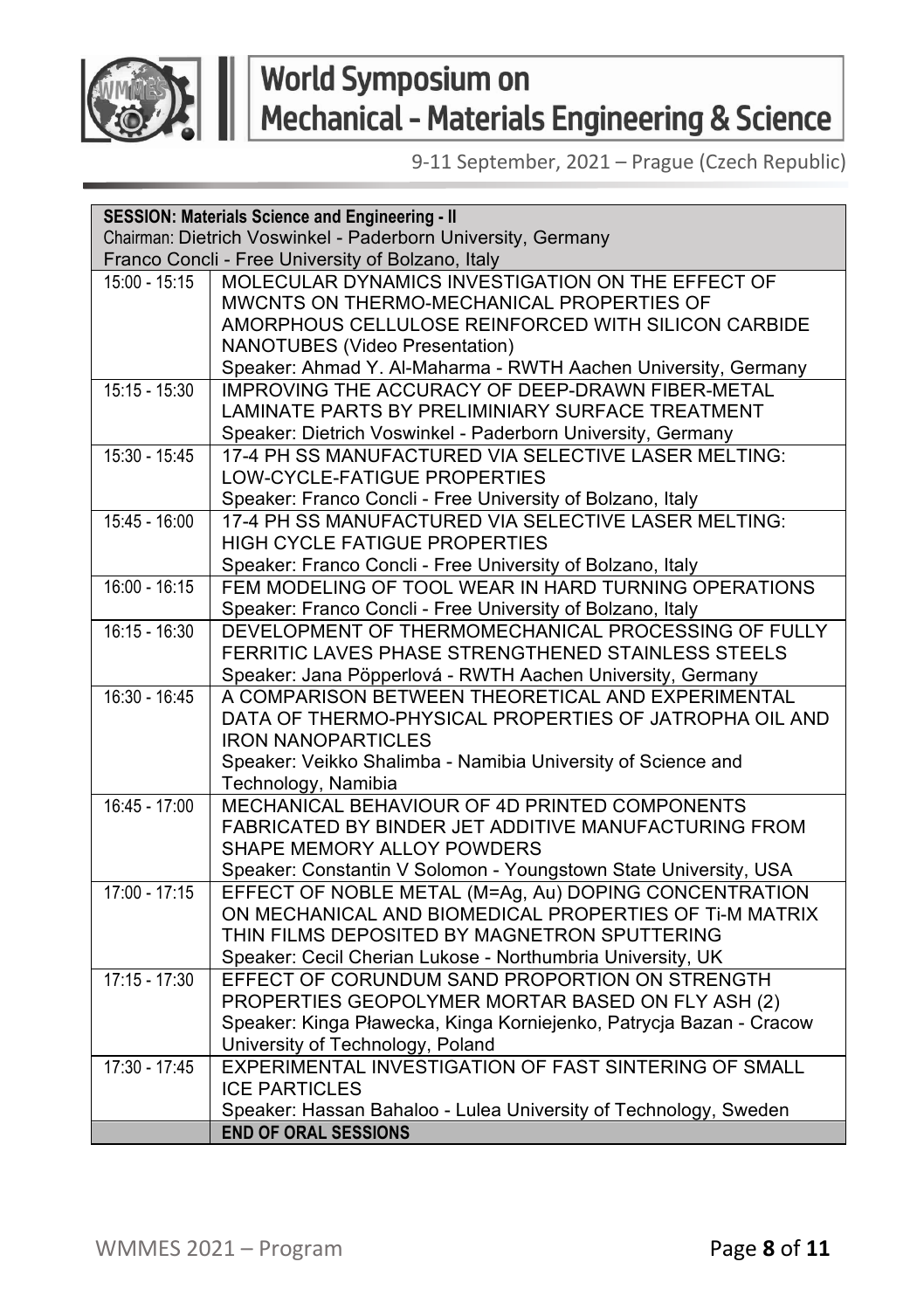

## **World Symposium on** World Jympodam. 3.1.<br>Mechanical - Materials Engineering & Science

# **POSTER PROGRAM 9 September, 2021 – Thursday**

#### **13.00 -15.30**

Stand No: 1 VARIANCES OF THE THERMO-MECHANICAL PROPERTIES OF FILLED POLYMER MATERIALS IN A VARIATION OF INJECTION MOLDING INPUT PARAMETERS Václav Čontoš - WITTE Nejdek s.r.o., Czech Republic

Stand No: 2 FEA ANALYSIS OF TENSILE STRESS THIN STEEL SHEET WITH REINFORCING RIBS CREATED BY LOCAL LASER TREATMENT Oleksandr Kapustynskyi - Vilnius Gediminas Technical University, Lithuania

Stand No: 3 FABRICATION, MICROSTRUCTURE, AND WEAR DAMAGE OF THE Si3N4-Ag-GNPs COMPOSITES PREPARED BY SPS Pavol Hvizdoš - Slovak Academy of Sciences, Slovakia

Stand No: 4 UNSTEADY HEAT CONDUCTIVITY PROBLEM FOR COATED CYLINDER UNDER MIXED BOUNDARY HEATING CONDITION SIhor Turchyn - Kazimierz Wielki University, Poland

Stand No: 5 INNOVATIVE SOLUTION FOR THE TRANSPORT OF WIRE ROPES OF LARGE SIZE AND LENGTH Luigi Solazzi - Università degli studi di Brescia, Italy

Stand No: 6 A METHOD TO OPTIMISE SEMI-TRAILERS WITH THE USE OF FEM ANALYSIS AND DURABILITY TESTS WITH A ROAD SIMULATOR Marcin Januszka - Silesian University of Technology, Poland

Stand No: 7 APPLYING SCHEME OF THE EXPONENTIAL REPLACEMENT IN THE FINITE ELEMENT METHOD FOR THE PROBLEM OF ADVECTION-DIFFUSION Yuliya Turchyn - Ivan Franko National University of Lviv, Ukraine

Stand No: 8 DESIGN AND MANUFACTURING METHOD OF GFRP BLADES FOR VERTICAL AXIS WIND **TURBINE** 

Marin Guțu - Technical University of Moldova, Republic of Moldova

Stand No: 9 HEAT TRANSFER IN DOUBLE ANNULAR DUE TO NATURAL CONVECTION Jan Pařez - Czech Technical University in Prague, Czech Republic

Stand No: 10 FINITE/BOUNDARY ELEMENT METHOD SIMULATION FOR HEPATIC TUMOR ABLATION USING INTERSTITIAL HYPERTHERMIA Marek Paruch - Silesian University of Technology, Poland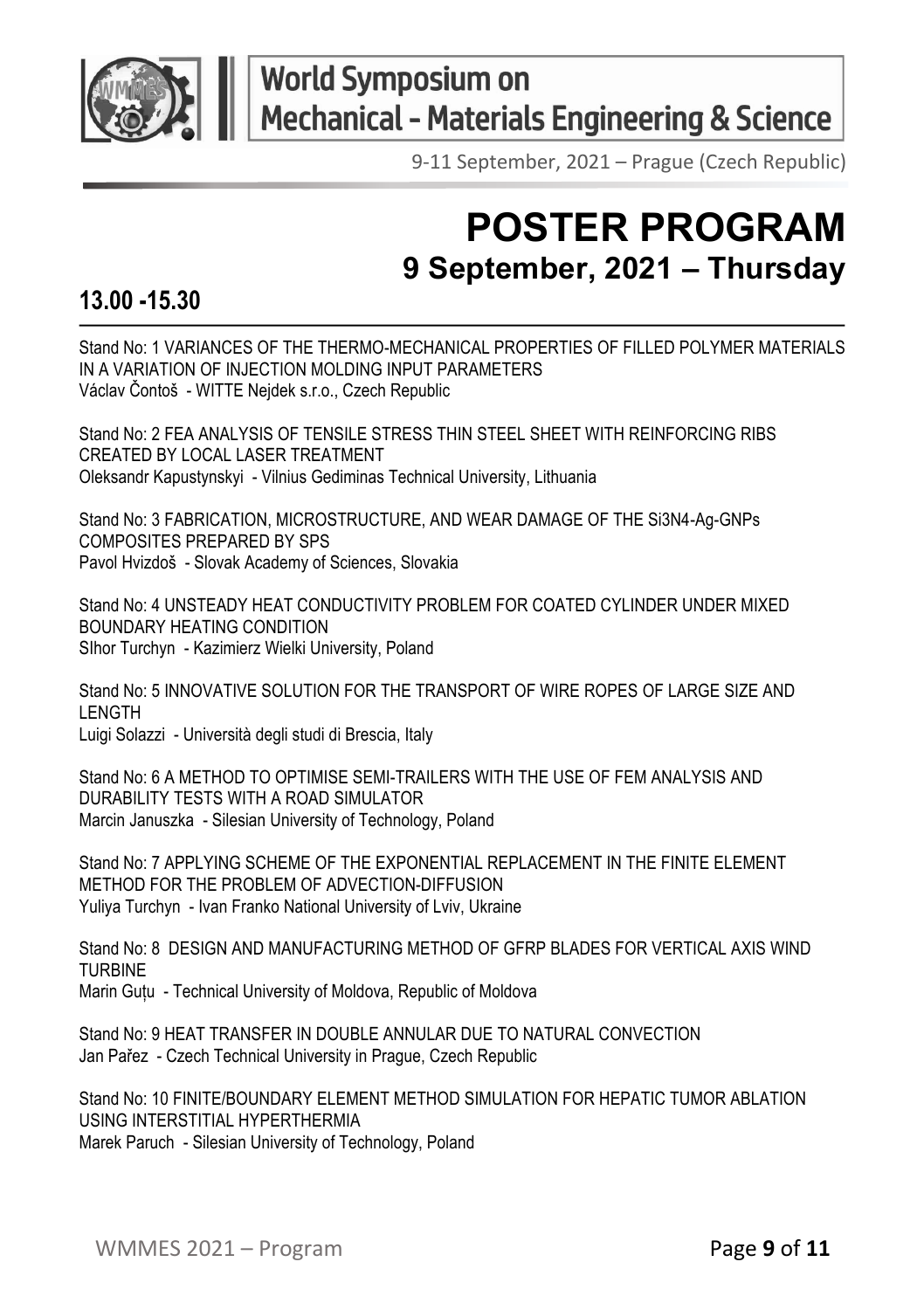

Stand No: 11 POLYPROPYLENE AND STEEL FIBER REINFORCEMENT EFFECT ON GEOPOLYMER COMPOSITE LONG-TERM PROPERTIES Rihards Gailitis - Riga Technical University, Riga, Latvia, Latvia

Stand No: 12 FLEMENTS OF TECHNOLOGICAL EDUCATION - CLASSIFICATION OF TECHNOLOGICAL PRODUCTION PROCESSES IN THE MATERIALS INDUSTRY Daniela Alice Luta - University Polyethnic of Bucharest, Romania

Stand No: 13 ELEMENTS OF TECHNOLOGICAL EDUCATION - CLASSIFICATION OF PRODUCTION ENTERPRISES IN THE MATERIALS INDUSTRY Daniela Alice Luta - University Polyethnic of Bucharest, Romania

Stand No: 14 WEIGHT OPTIMIZATION BY USING BOTH ALUMINUM AND COMPOSITE MATERIAL ON THE BIG EXCAVATOR Andrea Buffoli - University of Brescia, Italy

Stand No: 15 PROCESS OF DRYING PEACHES BY FORCED CONVECTION Visanu Vitali - Technical University of Moldova, Republic of MoldovaTechnical University of Moldova, Republic of Moldova

Stand No: 16 TRIBO-MECHANICAL BEHAVIOR OF GEOPOLYMER COMPOSITES REINFORCED WITH WASTED FLAX FIBER Patrycja Bazan - Cracow University of Technology, Poland

Stand No: 17 INTERFACE CHARACTERIZATION OF Al/SiCp COMPACTS Mariana Ciurdas - University Polyethnic of Bucharest, Romania

Stand No: 18 CORROSION BEHAVIOR AND STRUCTURAL CHARACTERIZATION OF TITANIUM DENTAL IMPLANT Daniela Alina Necsulescu - University Polyethnic of Bucharest, Romania

Stand No: 19 ANALYTICAL MODEL OF THE FRICTIONAL HEATING IN A DISC-PAD SYSTEM WITH FUNCTIONALLY GRADED MATERIALS DURING BRAKING Katarzyna Topczewska - Bialystok University of Technology, Poland

Stand No: 20 KINEMATIC ANALYSIS OF A HYPER-REDUNDANT ROBOT WITH APPLICATION IN VERTICAL FARMING Ciprian Lapusan - Technical University of Cluj-Napoca, Romania